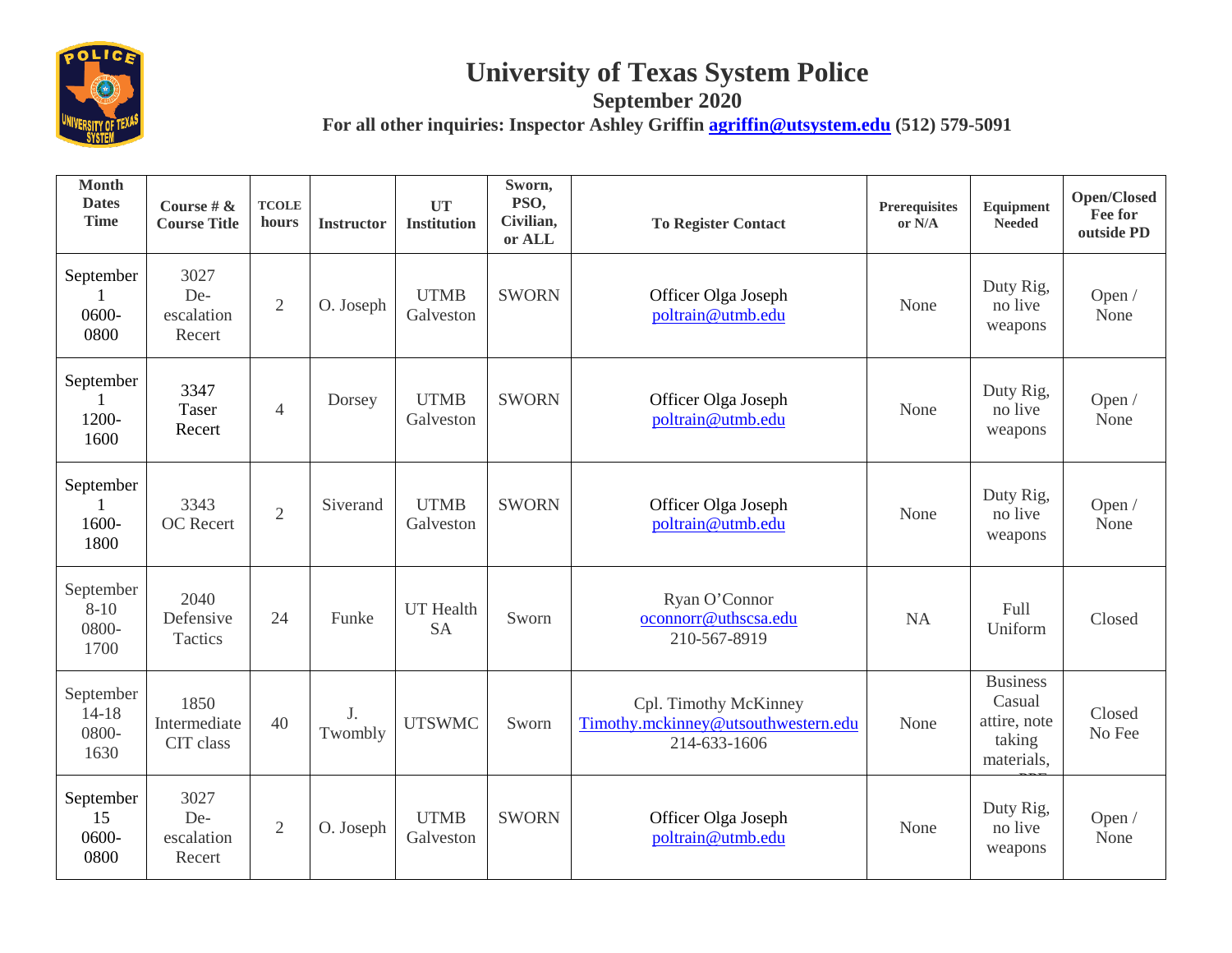| <b>Month</b><br><b>Dates</b><br><b>Time</b> | Course # $\&$<br><b>Course Title</b>                   | <b>TCOLE</b><br>hours | <b>Instructor</b>          | <b>UT</b><br><b>Institution</b> | Sworn,<br>PSO,<br>Civilian,<br>or ALL | <b>To Register Contact</b>                                        | Prerequisites<br>or N/A                 | Equipment<br><b>Needed</b>                 | Open/Closed<br>Fee for<br>outside PD |
|---------------------------------------------|--------------------------------------------------------|-----------------------|----------------------------|---------------------------------|---------------------------------------|-------------------------------------------------------------------|-----------------------------------------|--------------------------------------------|--------------------------------------|
| September<br>15<br>1200-<br>1600            | 3347<br>Taser<br>Recert                                | 4                     | C.<br>Dorsey<br>C. Fultz   | <b>UTMB</b><br>Galveston        | <b>SWORN</b>                          | Officer Olga Joseph<br>poltrain@utmb.edu                          | None                                    | Duty Rig,<br>no live<br>weapons            | Open /<br>None                       |
| September<br>15<br>1600-<br>1800            | 3343<br>OC Recert                                      | $\sqrt{2}$            | C. Fultz<br>J.<br>Siverand | <b>UTMB</b><br>Galveston        | <b>SWORN</b>                          | Officer Olga Joseph<br>poltrain@utmb.edu                          | None                                    | Duty Rig,<br>no live<br>weapons            | Open /<br>None                       |
| September<br>$15 - 17$<br>0800-<br>1700     | 2040<br>Defensive<br>Tactics                           | 24                    | Funke                      | UT Health<br><b>SA</b>          | Sworn                                 | Ryan O'Connor<br>oconnorr@uthscsa.edu<br>210-567-8919             | <b>NA</b>                               | Full<br>Uniform                            | Closed                               |
| Sep 21-25<br>0800-<br>1700                  | 3358<br>Police<br>Bicycle                              | 40                    | Ofc.<br>Joseph<br>Spragins | UT-Austin                       | Sworn                                 | Michael Murphy<br>mike.murphy@austin.utexas.edu<br>1-512-232-9634 | Commission<br>Police<br><b>Officers</b> | None                                       | Open                                 |
| September<br>22<br>0800-<br>1700            | 2040<br>Defensive<br>Tactics                           | 8                     | Funke                      | UT Health<br><b>SA</b>          | Sworn                                 | Ryan O'Connor<br>oconnorr@uthscsa.edu<br>210-567-8919             | <b>NA</b>                               | Full<br>Uniform                            | Closed                               |
| September<br>22<br>0800-<br>1700            | 3344<br>Taser                                          | 8                     | DeRohn                     | ODOP                            | Sworn                                 | Ashley Griffin<br>agriffin@utsystem.edu<br>512 579-5091           | N/A                                     | Duty Belt,<br>Taser, eye<br>protection     | Open                                 |
| September<br>23<br>1300-<br>1700            | 3343<br>Less Lethal<br>Chemical<br>Weapons<br>Training | $\overline{4}$        | Saenz                      | <b>UT</b> Health<br><b>SA</b>   | Sworn                                 | Ryan O'Connor<br>oconnorR@uthscsa.edu<br>210-567-8919             | $\rm N/A$                               | OC Spray,<br>Duty Belt,<br>Full<br>Uniform | No Fee<br>Open                       |